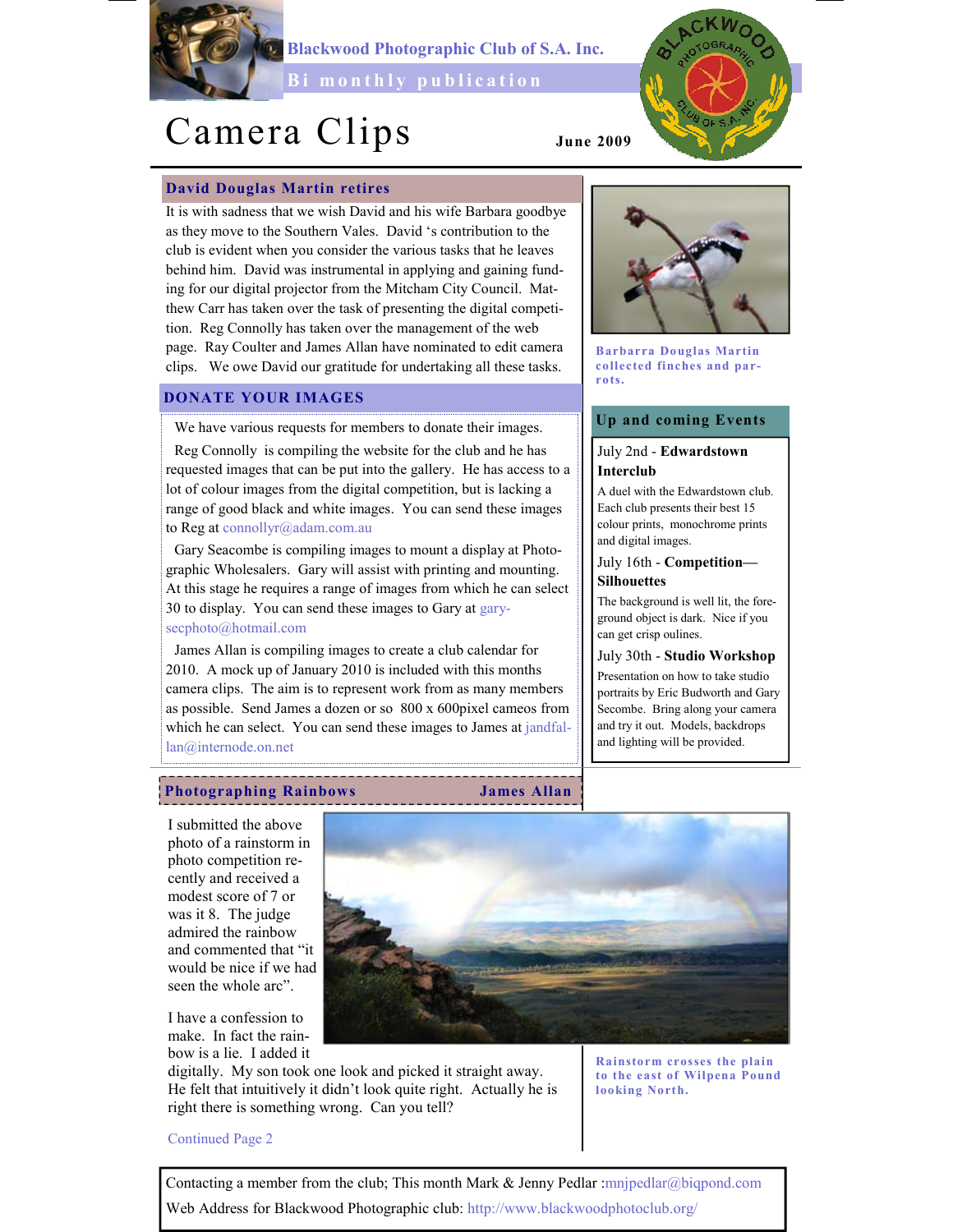## Photographing Rainbows cont…..

Well it is obvious if you know a little bit about rainbows. Here are some facts about rainbows;

- 1. The sun must be behind the observer. The shadows must point to the centre of the rainbow.
- 2. There must be water droplets in the sky
- 3. The rainbow forms the arc of a perfect circle (not an oval)
- 4. The thickness of a rainbow is always the same, no matter how far away it is formed (around 2 degrees of the visual field) Thus rainbows look wider if you use a zoom lens, but not if you move closer.
- 5. The arc of the rainbow is always between 40 and 42 degrees away from a direct line from the sun. That is  $40 - 42$  degrees from a line drawn from your head to the shadow of your head on the ground.
- 6. The inside colour is indigo and the outside colour red
- 7. The height of the rainbow, and thus the angle at which it meets the ground increase as the sun sinks lower in the sky. The tallest rainbows occur at sunset, the shortest at midday. Thus you could tell the time of day by looking at these features.

It is obvious that my picture has the colours around the wrong way and the sun is not behind the photographer. The real rainbow was actually in the opposite direction and looked like this:

# A few tips for getting a better rainbow photo.

Look for rainbows where ever there are water droplets in the atmosphere. (Rain, waterfalls, fountains) Remember the shadow rule to help place yourself in the right position to see it.

2. A polarizer will make the sky darker and the rainbow more intense.

3. A wide angle lens (20mm) will be needed to get the whole arc in. Alternatively you can create a panorama by stitching several photographs together.

4. A telephoto lens will make the rainbow wider in relation to the objects around it (like photographing the moon)



Rainbow forms against the eastern wall of Wilpena Pound looking south

### Ashley Hoff - Website

Ashley Hoff who has been a member of the club since November 2008 has published his photos on his website at http:// www.ashhoffimages.com.au/. As well as many excellent photos of

motor sports and regional soccer competition, he has many landscape, portrait, architectural and wildlife photos. I recognize many

of the photos that he has contributed to competition. I am impressed by his portfolio of vivid colourful and often imaginative pictures. I would recommend that everyone should go and examine his webpage. Ash-

ley has also sold some of his work from this site. It may be worth talking to Ashley if you are at all interested in setting up your own page on the internet.